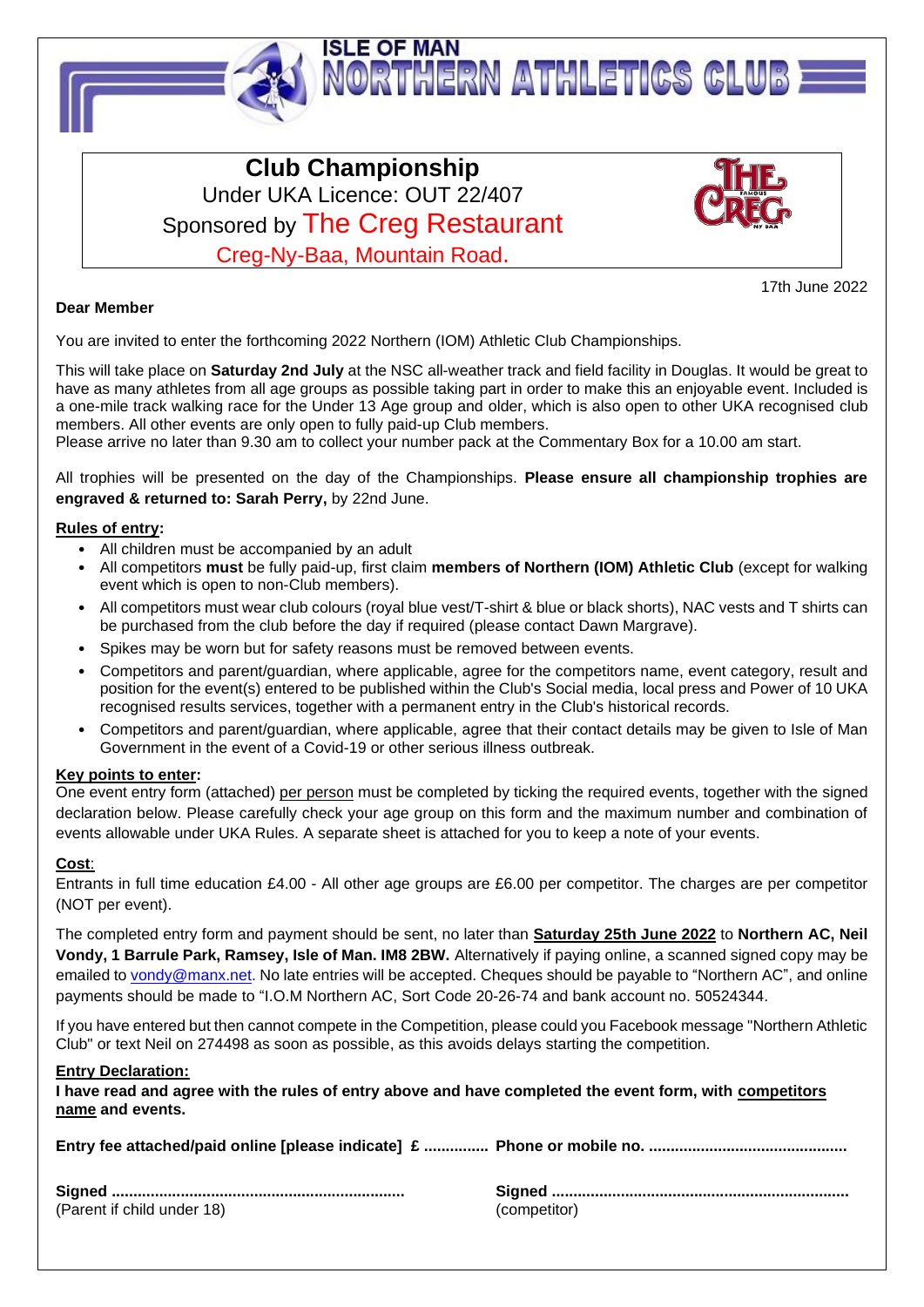Name:

**Saturday 2nd July 2022**

| <b>Age Group</b>                                      | U <sub>7</sub><br>(boys&girls)   | U <sub>9</sub><br>(boys&girls) | U11<br>(boys&girls)    | U13<br>(girls)         | U13<br>(boys)          | U15<br>(girls) | U15<br>(boys) | $U17+$<br>(women)           | <b>U17</b><br>(boys)        | Senior &<br>Veteran |
|-------------------------------------------------------|----------------------------------|--------------------------------|------------------------|------------------------|------------------------|----------------|---------------|-----------------------------|-----------------------------|---------------------|
| <b>School Years</b>                                   | <b>Reception &amp;</b><br>Year 1 | Years 2 & 3                    | <b>Years 4 &amp; 5</b> | <b>Years 6 &amp; 7</b> | <b>Years 6 &amp; 7</b> | Years 8 & 9    | Years 8 & 9   | Years 10 &<br>$11 + adults$ | <b>Years 10 &amp;</b><br>11 | men                 |
| Max. no. of events                                    | 2 Events                         | 3 Events                       | 3 Events               | 3 Events               | 3 Events               | 3 Events       | 3 Events      | 3 Events                    | 3 Events                    | 3 Events            |
| Throw the Howler                                      |                                  |                                |                        |                        |                        |                |               |                             |                             |                     |
| Game                                                  |                                  |                                |                        |                        |                        |                |               |                             |                             |                     |
| Standing Long<br>Jump                                 |                                  |                                |                        |                        |                        |                |               |                             |                             |                     |
| Long Jump                                             |                                  |                                |                        |                        |                        |                |               |                             |                             |                     |
| High Jump                                             |                                  |                                |                        |                        |                        |                |               |                             |                             |                     |
| 1 Mile Walk<br>(Open)                                 |                                  |                                |                        | $*1$                   | $*1$                   | $*1$           | $*1$          |                             |                             |                     |
| 50m                                                   |                                  |                                |                        |                        |                        |                |               |                             |                             |                     |
| 75m                                                   |                                  |                                |                        |                        |                        |                |               |                             |                             |                     |
| 100m                                                  |                                  |                                |                        |                        |                        |                |               |                             |                             |                     |
| 200m                                                  |                                  |                                |                        |                        |                        |                |               |                             |                             |                     |
| 300m                                                  |                                  |                                |                        |                        |                        |                |               |                             |                             |                     |
| 400m                                                  |                                  |                                |                        |                        |                        |                |               |                             |                             |                     |
| 600m                                                  |                                  |                                | *1                     |                        |                        |                |               |                             |                             |                     |
| 800m                                                  |                                  |                                |                        | $*1$                   | $*1$                   | $*1$           | $*1$          |                             |                             |                     |
| 1200m                                                 |                                  |                                | $*_{1}$                | $*1$                   |                        |                |               |                             |                             |                     |
| 1500m                                                 |                                  |                                |                        |                        | $*1$                   | $*1$           | $*1$          |                             |                             |                     |
| *1 = Can only do one of these events under UKA Rules. |                                  |                                |                        |                        |                        |                |               |                             |                             |                     |